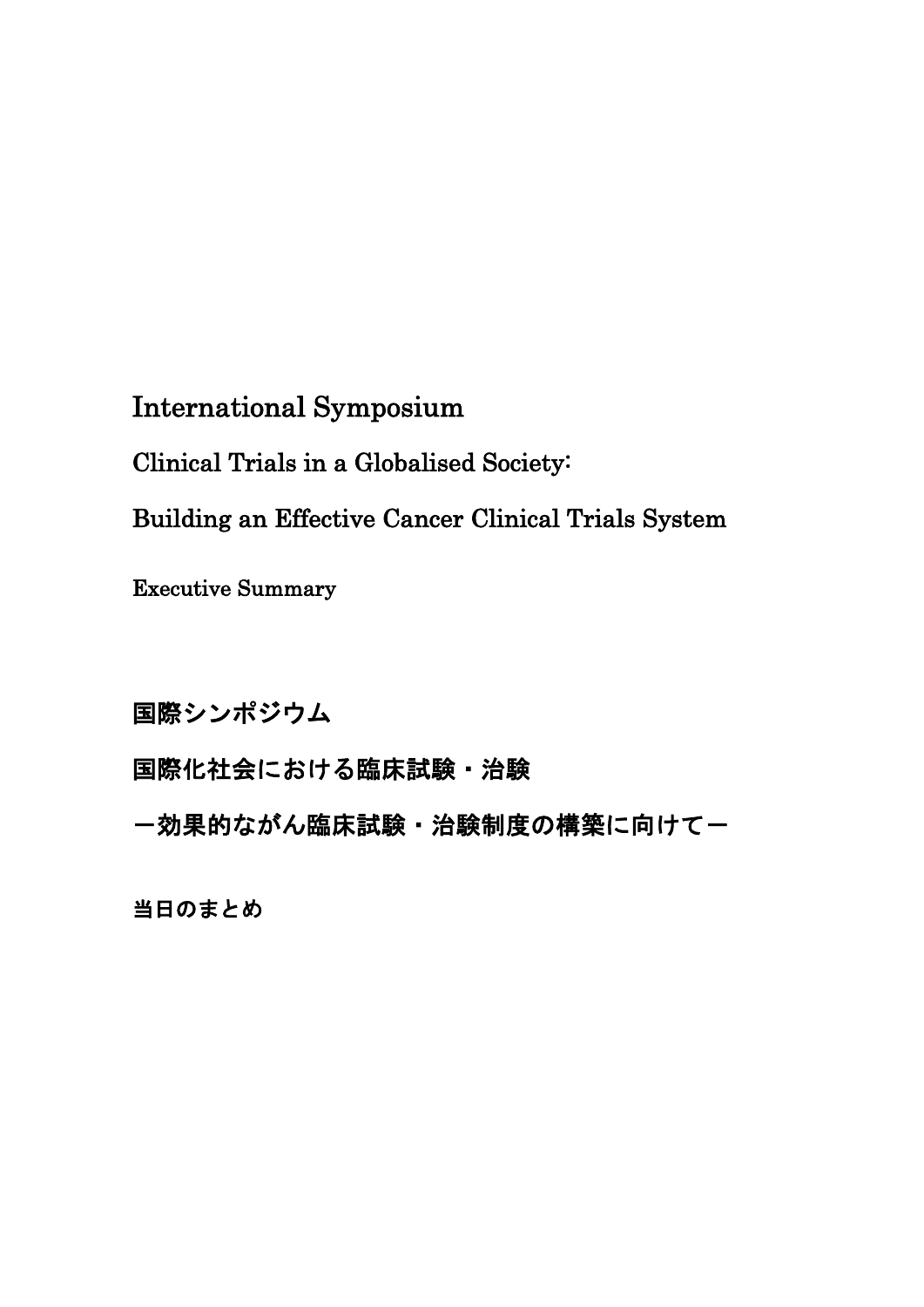## I Introduction

This paper provides a synopsis of this International Symposium jointly sponsored by the Health Policy Institute, Japan, the British Embassy Tokyo, the South Korean Embassy Tokyo, and the United States Embassy Tokyo.

Academic/institutional cancer clinical trials are needed to set the standard of care for cancer prevention, screening, treatment, management of symptoms, and survivorship.

The absence of effective national academic/institutional cancer clinical trials system leads to lags in the development and availability of new interventions to reduce the morbidity and mortality from cancer.

The presence of effective national academic/institutional cancer clinical trials systems permits stronger global collaboration in cancer research, thus speeding progress against cancer.

1.はじめに

この文書は、表題の国際シンポジウムの概要を示したものである(共催:日本 医療政策機構、駐日英国大使館、駐日大韓民国大使館、駐日米国大使館)。

がんに関する予防、検診、治療、疾病管理の標準化、がんサバイバーシップの 向上のためには、「医師・研究者主導のがん臨床試験」(以下、医師主導試験) の推進が求められている。

一方、現状では、国をあげた効果的な医師主導試験制度の欠如により、がんの 罹患やがんによる死亡を防ぐ新たな治療方法の普及や開発を妨げる結果となっ ている。

効果的な医師主導試験制度を各国が確立することで、がん研究における強力な 国際連携を生み、がん対策の迅速化をもたらす。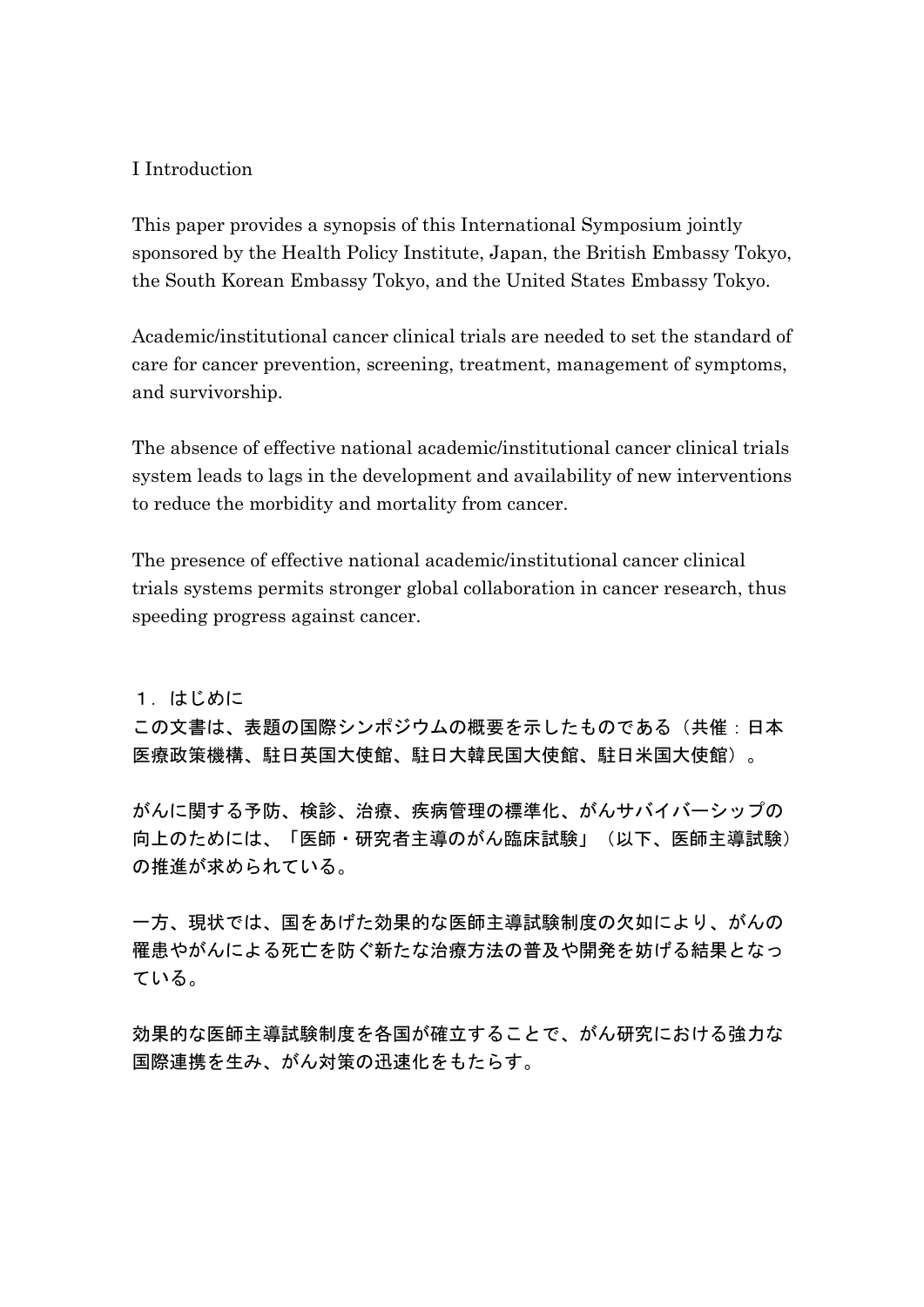II Facilitation of academic clinical trials

An effective academic/institutional cancer clinical trials system requires partnerships with other parts of the health care system. Clinical trials should be integrated into the national health system, so that as many patients as possible can have access to clinical trials.

### 2.医師主導試験の推進

効果的な医師主導試験の実施には、他の医療制度との連携が求められる。がん の臨床試験は、国の医療制度として組み込まれるべきであり、それにより多く の患者が臨床試験に参加することが可能となる。

Examples: An excellent example has been set in the UK where patients going through the pathways for routine care are evaluated for potential clinical trials.

例:英国では、通常の治療を受けている患者も、その治療の流れのなかで、臨 床試験に参加できる可能性を査定するプロセスがあり、臨床試験への門戸 を広げている。

Academic/institutional clinical trials should be conducted in accordance with Good Clinical Practice (GCP). The results of academic/institutional clinical trials should inform both national standards of care and decisions on reimbursement for care, as well as provide sufficient information to be used for drug regulatory decisions. Academic/institutional clinical trials should be able to be used both for initial licensing and expanded licensing of new drugs and devices.

医師主導試験は、GCP(\*)を遵守し、実施する必要がある。また試験結果は、 国の標準治療および保険償還の判断に際して、有用な情報を提供すべきであり、 薬事承認の判断に際しても充分な情報となり得るべきである。さらには、新薬 や機器の初期承認時と適応拡大承認時の双方において、医師主導試験が活用さ れるべきである。

GCP・・・「医薬品の臨床試験の実施の基準」及び「医療機器の臨床試験の実 施の基準」のこと。治験の計画、実施、モニタリング、監査、記録、解析及び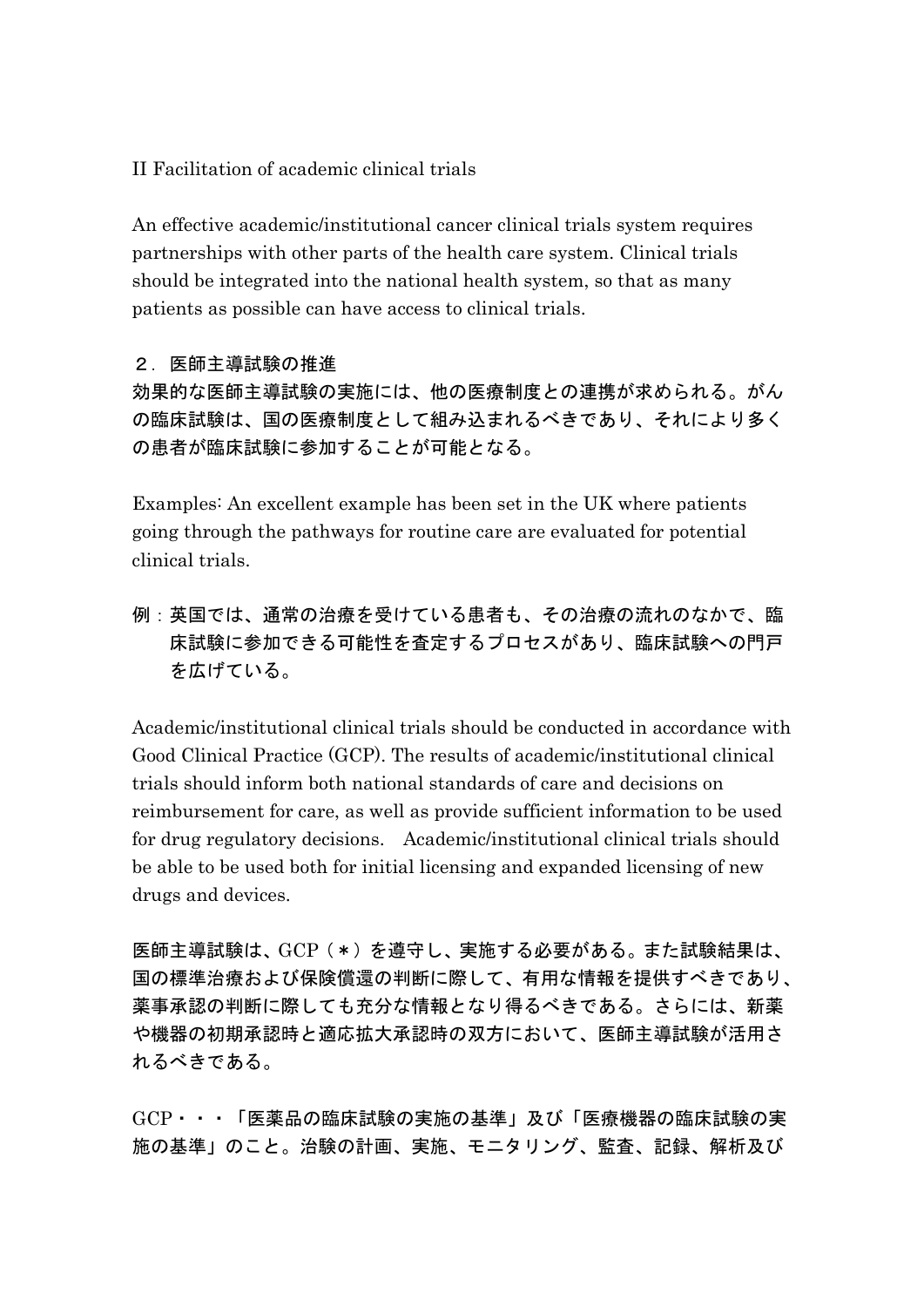報告に関する基準で、データ及び報告された結果の信頼性及び正確性並びに被 験者の人権と、秘密の保護についての保障を 与えるもの。

Example: The US NCI cancer clinical system provides an excellent example of how academic /institutional clinical trials results can be used for licensing trials and to guide reimbursement for care.

# 例:米国国立がん研究所では、医師主導試験の結果が承認取得データとして用 いられ、治療での保険償還の指針とするシステムを構築している。

Academic/institutional clinical trials networks must also be able to collaborate effectively with industry. The absence of effective collaboration with industry will delay the integration of new drugs and devices into multimodality cancer care as well as hamper the development of effective treatment for less common cancers.

医師主導試験のネットワークは、製薬企業とも効果的な連携を持つべきである。 製薬企業との有効的な連携なしでは新薬や機器の融合による集学的がん治療の 推進は遅れ、また同様に希少がんの治療開発には製薬企業との連携が不可欠で ある。

Examples: Excellent examples are provided by the UK National Cancer Research Institute collaboration with Astra Zeneca in early drug development, as well as the ongoing collaborations in cancer drug development between the U.S. NCI and the pharmaceutical/ biotechnology industries.

例:英国国立がん研究所では、新薬開発の初期段階から同国のアストラゼネカ 社と協働している。また米国国立がん研究所も、製薬/バイオテクノロジー 企業との連携を以前より行なっている。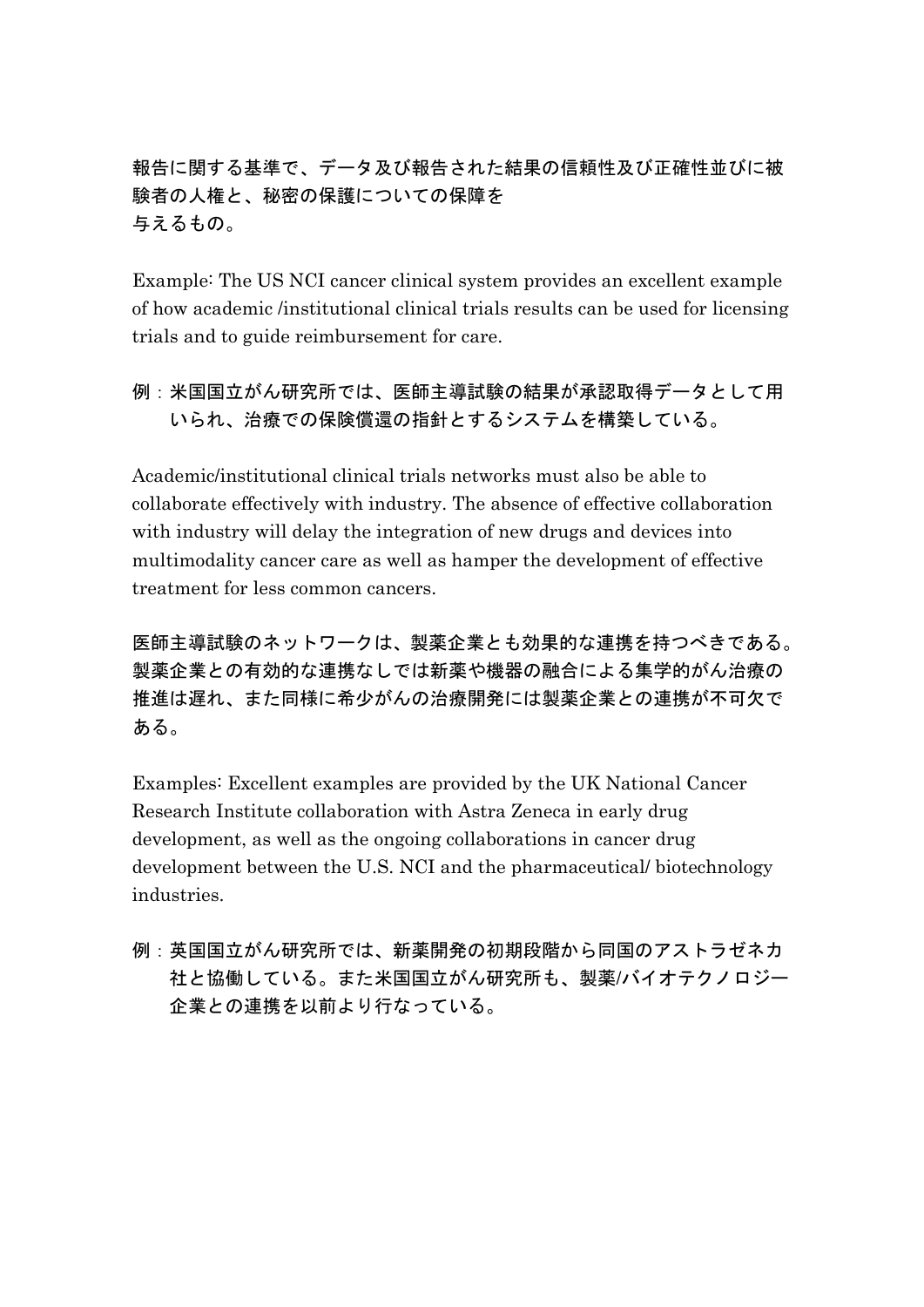#### III Infrastructure support

Academic/institutional clinical trials cannot function effectively without infrastructure support. This includes comprehensive education about clinical trials, starting as a part of the basic curriculum in schools of medicine, nursing, pharmacy, and biostatistics, and continuing during professional development. Each site participating in clinical trials also needs trained data managers. In addition, the importance of public and patient education about clinical trials must be underscored.

## 3.インフラ支援

医師主導試験はインフラ支援なしでは効果的に機能しない。インフラ支援には、 包括的な臨床試験に関する教育プログラムの実施も含まれる。医学部、看護学 部、薬学部、生物統計学部での基礎課程での教育から、臨床試験のプロフェッ ショナル養成に至るまでの包括的な教育プログラムが必要である。また臨床試 験に参加する機関では、専門教育を受けたデータマネージャーの存在が不可欠 である。加えて、一般市民や患者に臨床試験の重要性に関して啓発することも 求められている。

Examples: The Korea National Enterprise for Clinical Trials (KoNECT) and the Japan New 5-year Clinical Trials Activation Plan provide excellent examples of how short courses regarding clinical trials may be set up. The U.S. National Institutes of Health provides support for 1-2 year training programs for health care professionals about clinical trials. In the U.S., both NCI and advocacy groups/ foundations have developed extensive training programs for the public and patients.

例:韓国国家臨床試験事業団(KoNECT)の活動および日本における「新たな 治験活性化 5 カ年計画」では、短期集中型の臨床試験に関する教育プログ ラムを提供することが可能と言える。また、米国国立衛生研究所(NIH) では、1~2年の教育プログラムを医療従事者に提供し、臨床試験の理解 促進を図っている。米国では、国立がん研究所および患者団体や支援財団 が一体となり、一般市民や患者に対して、広範囲の教育プログラムを提供 している。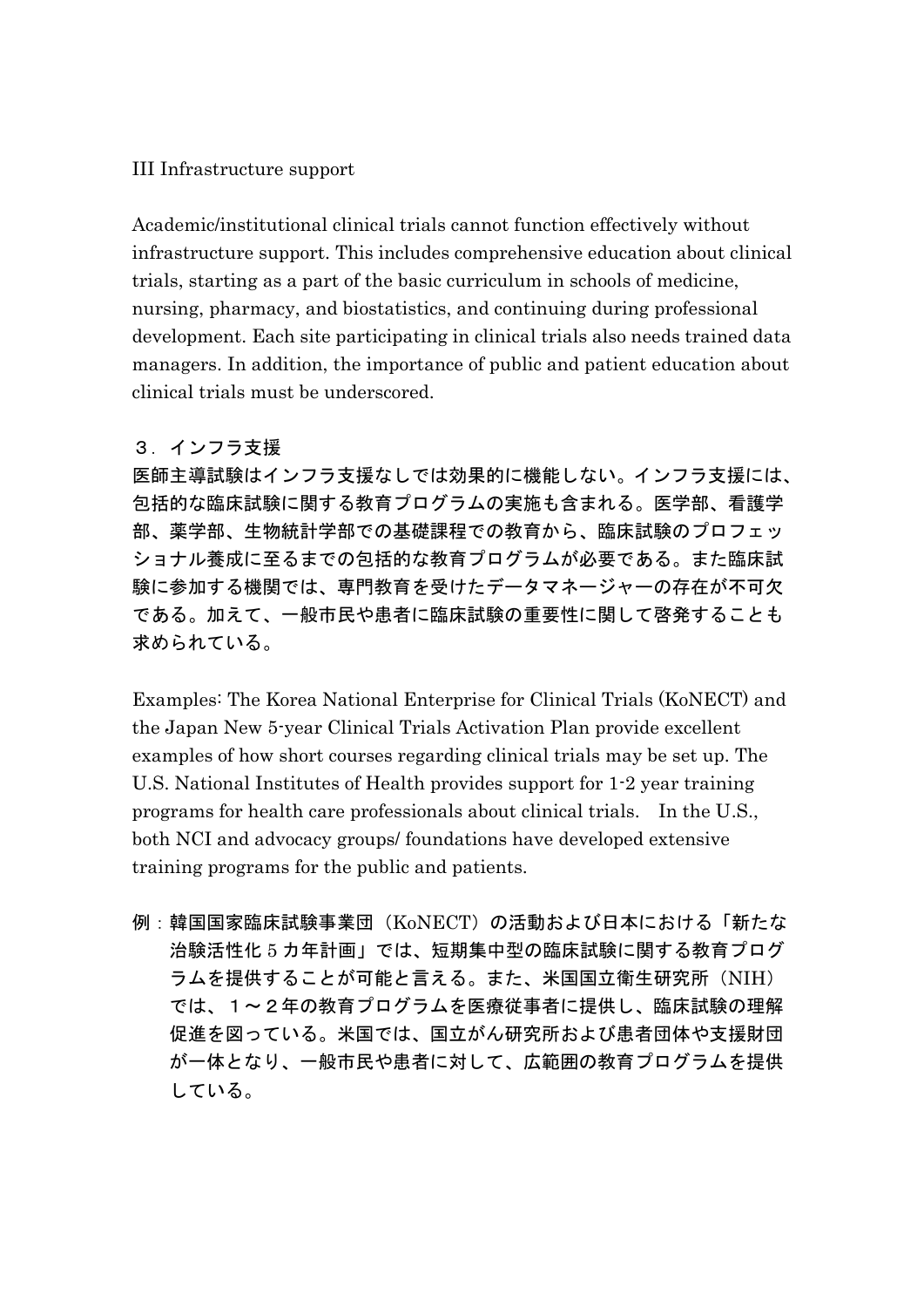Infrastructure support should also include the costs for

academic/institutional clinical trials. These costs include the central costs of scientific prioritization and protocol development, the local costs of protocol review and management, the time of doctors, nurses, pharmacists, and data managers involved in clinical trials, the routine patient care costs of patients enrolled in clinical trials, any insurance required for clinical trials, and the extra costs of any additional tests or visits associated with a specific trial.

インフラ支援には、医師主導試験の費用面での支援も含まれるべきである。費 用には、科学的な視点により優先されるべき臨床開発にかかる費用と臨床試験 のプロトコルを作成するための主な費用、およびプロトコル審査に関する費用 やマネジメント費用、医師、看護師、薬剤師、データマネージャーなど臨床試 験に関わる従事者の人件費、臨床試験参加患者に対する通常の治療に対する費 用などの各施設で必要となる費用があり、包括的支援が求められる。

Examples: The UK National Cancer Research Network has developed an excellent system to ensure that all the costs involved in clinical trials are covered.

# 例:英国国立がん研究ネットワークでは、臨床試験に関する全ての費用が補完 されるシステムが構築されている。

IV Involvement of patient advocates

Patient advocates should be systematically involved at all levels of academic/institutional clinical trials to ensure that research results benefit patients to the greatest possible extent. At the central level patient advocates should be involved in setting research priorities as well as reviewing proposals for trials. At the local level patient advocates should sit on ethical committees as well as advise on patient education and clinical trials promotion.

患者アドボケートが、医師主導試験の全段階において組織的に関わることが求 められている。それにより、試験結果が被験者に最大限の利益をもたらすこと ができる。患者アドボケートが公的に研究開発の優先順位をつけることや臨床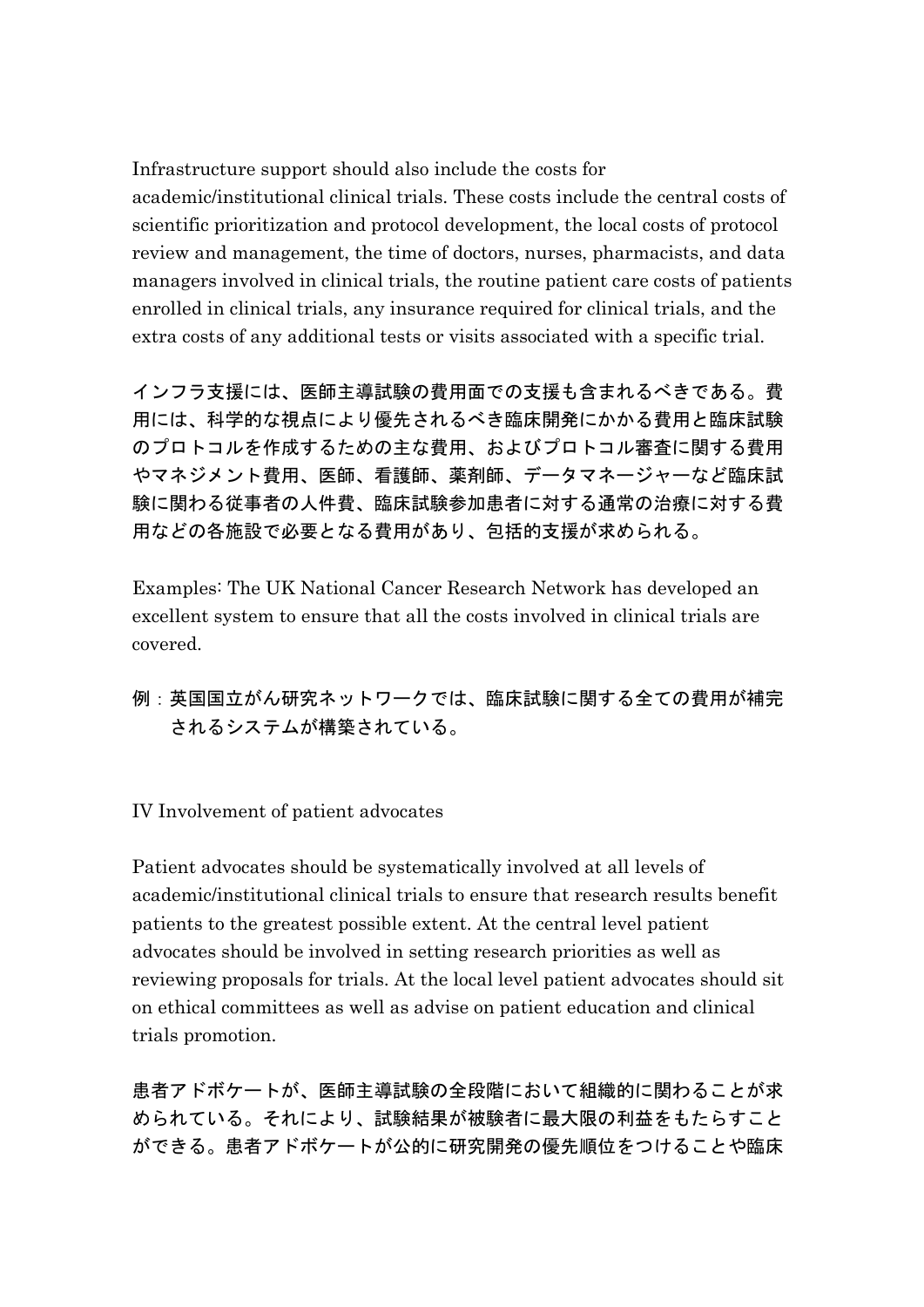試験プロトコルを審査することに参加すべきである。また患者アドボケートが 倫理委員会や臨床試験の理解促進のための患者教育プログラムに参画できるよ うにすべきである。

Examples: Both the UK and U.S. academic cancer clinical trials systems provide excellent examples of patient advocacy involvement at all levels. The U.S. also provides excellent examples of public education for cancer advocates.

例:英国と米国においては、患者アドボカシーが全ての段階で参加できるよう 臨床試験がシステム化されている。また米国では、患者アドボケート向け の教育プログラムも提供されている。

V Strengthening international collaboration in academic clinical trials

As mentioned above, international collaboration has become increasingly important in academic/institutional cancer clinical trials. Many of the recommendations above regarding national academic cancer clinical trials systems will help facilitate international collaboration. In the absence of a strong national academic/institutional cancer clinical trials system, it is difficult to development strong international collaboration.

5. 医師主導試験における国際連携の強化

前述の通り、臨床試験における国際連携の強化は一層重要になっている。本報 告書の提言が実施されることは、国際連携が促進される一助となる。各国の国 を挙げた強固な臨床試験体制の整備なしには、国際連携の構築はなし得ない。

Another critical element is ongoing dialogue between academic clinical trialists from different countries to share information on ongoing trials and to develop proposals for complementary and joint trials. A commitment on the part of national regulatory and funding bodies to facilitate review of joint international studies will help ensure that these trials are opened and completed swiftly at all participating sites.